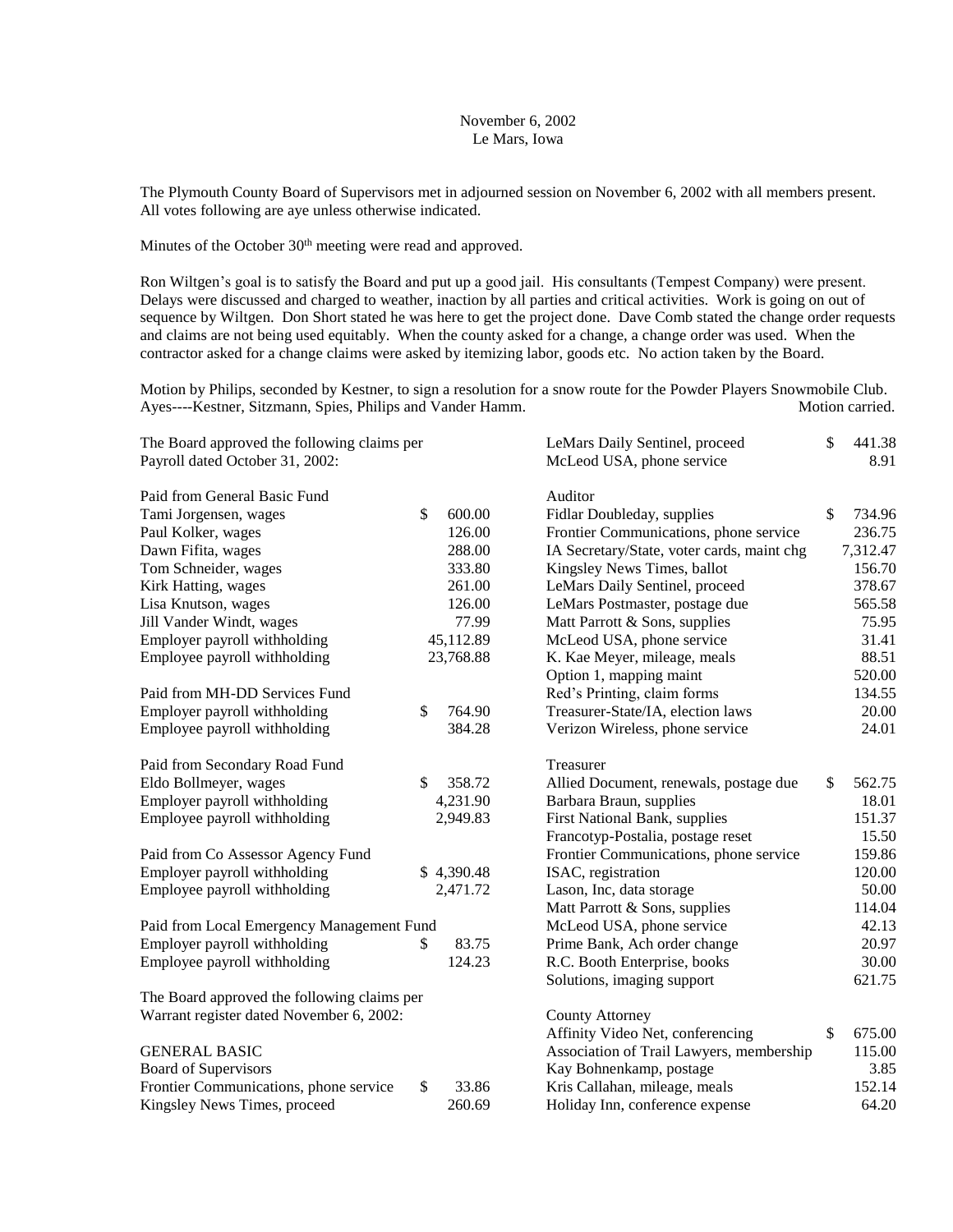| IA Dept/Public Hlth, autopsy expense      | \$<br>451.00 | U.S. Cellular, cell phone                  | \$<br>79.20  |
|-------------------------------------------|--------------|--------------------------------------------|--------------|
| Irish Reporting, deposition               | 82.60        | Wal-Mart, supplies                         | 28.57        |
| Carolyn Plueger, depositions              | 91.85        |                                            |              |
| Prosecuting Attys Training Coord, manual  | 65.00        | <b>Medical Examiner</b>                    |              |
| Darin Raymond, mileage, photo enlarge     | 333.93       | Siouxland Paramedics, transport charges    | \$<br>135.00 |
| St Lukes's Medical Ctr, duplicate x-rays  | 546.00       |                                            |              |
| Verizon Wireless, phone service           | 21.22        | <b>Correctional Services</b>               |              |
| Gayle Walhof, secretarial work            | 2,160.00     | Ad/Vantage, monthly lease                  | \$<br>167.00 |
|                                           |              | Presto-X-Co, pest control                  | 43.00        |
| Sheriff                                   |              | Red's Printing, envelopes                  | 195.87       |
| Amoco Oil, fuel                           | \$<br>59.47  |                                            |              |
| Bomgaars, supplies                        | 25.90        | <b>District Court</b>                      |              |
| Frontier Communications, phone service    | 545.63       | Ply Co Sheriff, fees                       | \$<br>519.53 |
| Fuel'nMore, fuel                          | 1,113.54     | Tom Schneider, meals to transport          | 5.91         |
| Jack's Uniforms, equipment                | 148.90       | West Group Payment Ctr, updates            | 1,006.25     |
| LeMars Ford Mercury, vehicle repairs      | 165.16       | Woodbury Co Sheriff, fees                  | 65.08        |
| LeMars Postmaster, stamps                 | 296.00       |                                            |              |
| Mainstay Systems, computer maint          | 228.00       | Communications                             |              |
| McLeod USA, phone service                 | 276.25       | Dish Network, service                      | \$<br>48.28  |
| Northern Exposure, photos                 | 4.23         | IA Law Enforcement Academy, training       | 160.00       |
| Nuebel Chevrolet, vehicle repairs         | 115.35       | Motorola Inc, contract                     | 665.70       |
| R.C. Booth Enterprises, plat books        | 79.00        | North West REC, utilities                  | 37.00        |
| Sioux Sales Company, uniform              | 115.85       | Union Co Electric Coop, utilities          | 27.78        |
| Standard Office, supplies                 | 35.04        |                                            |              |
| U.S. Cellular, phone service              | 296.75       | Courthouse                                 |              |
| Verizon Wireless, phone service           | 87.58        | Aramark, mats                              | \$<br>212.68 |
| VISA, supplies                            | 115.26       | Bomgaars, supplies                         | 25.70        |
| Wal-Mart, supplies                        | 50.45        | Campbell's Electric, crtroom improvements  | 390.85       |
|                                           |              | Frontier Communications, phone service     | 36.15        |
| Recorder                                  |              | Hardware Hank, materials, repairs          | 225.31       |
| Frontier Communications, phone service    | \$<br>98.22  | IA Dept Agric & Land, inspection           | 76.70        |
| ISAC, registration                        | 70.00        | Lamperts, materials                        | 146.76       |
| McLeod USA, phone service                 | 17.19        | McLeod USA, phone service                  | 8.91         |
| R.C. Booth Enterprises, books             | 30.00        | Merchant Painting, crthouse steps, repairs | 3,960.00     |
|                                           |              | Presto-X-Co, pest control                  | 153.00       |
| <b>Veterans Affairs</b>                   |              | Wal-Mart, supplies                         | 6.91         |
| Martin Balmer, postage, expenses          | \$<br>68.90  |                                            |              |
| Frontier Communications, phone service    | 65.06        | Data Processing                            |              |
| IACCVA, dues                              | 50.00        | Frontier Communications, DSL line          | \$<br>17.19  |
| Sheraton Hotel, conference expense        | 398.04       | McLeod USA, phone service                  | 10.11        |
| Gordon Tentinger, mileage, meals @ confer | 214.68       | Option 1, paper trimmer                    | 250.00       |
|                                           |              |                                            |              |
| <b>Conservation Board</b>                 |              | Juvenile Probation                         |              |
| North West REC, electric                  | \$<br>350.76 | Crittenton Center, shelter care            | \$<br>463.96 |
| Verizon Wireless, cell phones             | 70.90        | LeMars Daily Sentinel, publication costs   | 29.04        |
|                                           |              | Ply Co Sheriff, fees                       | 581.56       |
| <b>Human Services</b>                     |              | Woodbury Co Sheriff, fees                  | 52.25        |
| ATS Inc, phone system repairs             | \$<br>260.00 | Youth Emergency Services, shelter care     | 1,289.00     |
| Chemical Sanitizing, supplies             | 97.18        |                                            |              |
| Lora DeLair, cleaning services            | 320.00       | Economic Development                       |              |
| eMeritus Communications, phone service    | 830.00       | A.C.S. Networks, internet domain           | \$<br>20.00  |
| Fieldcrest Apartments, rent deposit       | 121.00       | Heartland Center Develop, publications     | 132.00       |
| Frontier Communications, phone service    | 412.43       | McLeod USA, phone service                  | 5.77         |
| Hastel Corporation, installation          | 115.85       | Gary Tucker, mileage/October               | 258.31       |
| Iowa Office Supply, toner                 | 116.00       |                                            |              |
| MidAmerican Energy, gas/electric          | 273.47       |                                            |              |
|                                           |              | <b>Local Emergency Management Services</b> |              |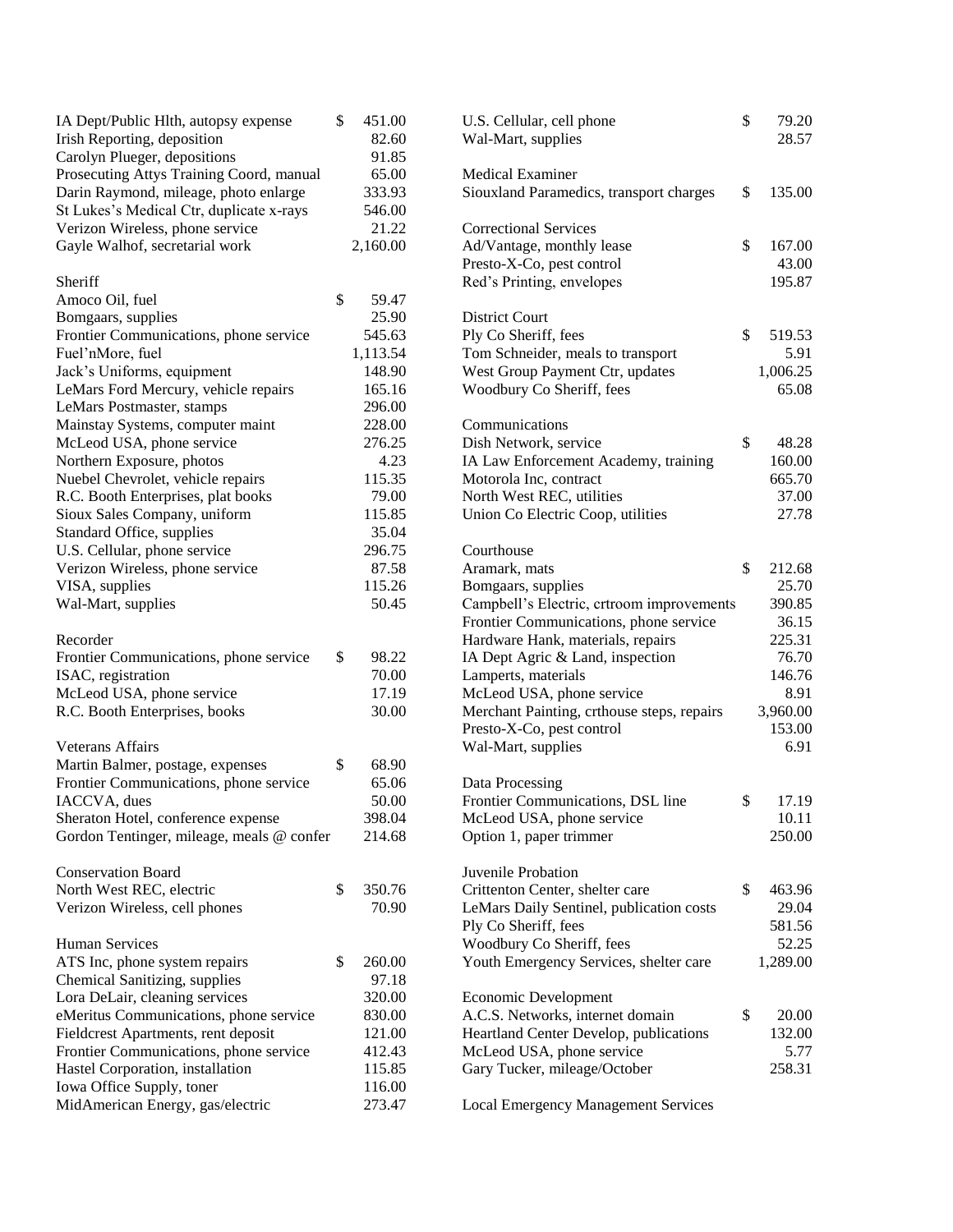| Simpco, services                          | \$9,818.38   | \$<br>Frontier Communications, phone service<br>Alan Lucken, postage | 45.83<br>36.63 |
|-------------------------------------------|--------------|----------------------------------------------------------------------|----------------|
| Nondepartmental                           |              | R.C. Booth Enterprises, books                                        | 30.00          |
| C.A. Bartolozzi, ins reimb                | \$<br>484.02 |                                                                      |                |
| Roye Beene, ins reimb                     | 40.08        | Nondepartmental                                                      |                |
| Wilbur Boggs, cemetery mowing             | 80.00        | Ply Co Solid Waste Agency, Oct hauling                               | \$6,123.80     |
| Kay Bohnenkamp, ins reimb                 | 45.64        | Sioux Valley Rendering, pick up                                      | 14.00          |
| Barbara Braun, ins reimb                  | 12.00        |                                                                      |                |
| Kris Callahan, ins reimb                  | 39.00        | <b>SECONDARY ROAD FUND</b>                                           |                |
| Dave Erdmann, ins reimb                   | 188.80       | County Engineer                                                      |                |
| Linda Gaumnitz, ins reimb                 | 144.87       | \$<br>City of Akron, sundry                                          | 45.52          |
| Jerry Gloden, ins reimb                   | 33.00        | Ames Baymount Inn, meals & lodgings                                  | 65.05          |
| Jolynn Goodchild, ins reimb               | 30.51        | Amoco Oil, sundry                                                    | 10.00          |
| Jerry Groenhagen, ins reimb               | 70.82        | Arnold Motor, parts                                                  | 40.10          |
| Rick Groetken, ins reimb                  | 224.48       | AT&T, sundry                                                         | 151.14         |
| Doug Harms, ins reimb                     | 21.40        | Berntsen International, supplies                                     | 105.68         |
| Kara Harpenau, ins reimb                  | 251.60       | Bomgaars, sundry                                                     | 604.54         |
| Russ Hobson, ins reimb                    | 66.70        | Cedar Falls Const, cement concrete                                   | 956.25         |
| Terry Hodgson, ins reimb                  | 579.50       | Clariton Hotel, meals & lodging                                      | 115.56         |
| Larry Hoffman, ins reimb                  | 98.37        | Electronic Engineering, parts                                        | 67.50          |
| Beverly Hultquist, ins reimb              | 75.77        | Fareway, safety                                                      | 10.18          |
| IMWCA, work comp prem #5                  | 6,018.00     | Farm & Home, publications                                            | 121.00         |
| Don Jennings, ins reimb                   | 427.07       | Frontier Communications, sundry                                      | 417.47         |
| Tamara Jorgensen, ins reimb               | 82.05        | Graves Construction, projects                                        | 106,080.87     |
| Lisa Knutson, ins reimb                   | 89.97        | Herbst Construction, project                                         | 940.69         |
| Paul Kolker, ins reimb                    | 13.33        | Brent Hobson, grounds                                                | 220.00         |
| James Lubben, ins reimb                   | 20.99        | Bob Hughes, grounds, mileage                                         | 188.40         |
| Dennis Masuen, ins reimb                  | 759.92       | Richard Husman, grounds                                              | 225.00         |
| K. Kae Meyer, ins reimb                   | 806.08       | IA Dept/Transportation, outside engineering                          | 727.46         |
| Richard Milne, ins reimb                  | 50.00        | Jacobsons Auto Parts, buildings                                      | 6.37           |
| Nat'l Assoc of Counties, dues             | 461.00       | Janitor Depot, miscellaneous                                         | 406.38         |
| Darin Raymond, ins reimb                  | 97.25        | Joe's Ready Mix, culverts, concrete work                             | 4,242.00       |
| Jill Renken, ins reimb                    | 27.61        | K & R Repair, outside service, parts                                 | 97.76          |
| Michelle Ryan, ins reimb                  | 25.40        | Lamperts, miscellaneous                                              | 52.24          |
| Curt Sitzmann, ins reimb                  | 220.12       | LeMars Postmaster, supplies                                          | 120.00         |
| Linda Smith, ins reimb                    | 174.78       | Lorensen Mowers, grounds                                             | 60.00          |
| Jack Spies, ins reimb                     | 36.55        | M.D. Products, parts                                                 | 302.01         |
| Nathan Summerside, ins reimb              | 443.00       | MidAmerican Energy, sundry                                           | 780.97         |
| Floyd Waterbury, ins reimb                | 95.52        | Midwest Equipment, parts                                             | 211.13         |
|                                           |              | David Muecke, damages, fees                                          | 449.00         |
| MH-DD SERVICES FUND                       |              | Nat'l Society, publications                                          | 299.00         |
| Mental Health Administrator               |              | Gerry Neuroth, meals, lodging, mileage                               | 130.30         |
| Four Points Airport, Hippa training       | \$<br>77.04  | North West REC, sundry                                               | 19.00          |
| IA Dept/Human Services, services for 8/02 | 41,694.88    | Northern IA Telephone, sundry                                        | 39.95          |
| Life Skills, day care 09/02               | 17,941.98    | Nuebel Chevrolet, service, parts                                     | 45.52          |
| Mid Step Services, services for 09/02     | 2,016.00     | Rob Plendl, damages, fees                                            | 534.00         |
| Sharon Nieman, mileage                    | 23.40        | Ply Co Tire, tires, tubes                                            | 28.50          |
| Plains Area Hlth, services 8/02 & 10/02   | 10,654.52    | PowerPlan, new equipment                                             | 1,248.33       |
| Timmins Construction, payment             | 14,000.00    | Thelma Reeves, fees, damages                                         | 568.50         |
|                                           |              | Remsen Lumber, buildings                                             | 50.68          |
| RURAL SERVICES BASIC FUND                 |              | Remsen Utilities, sundry                                             | 42.02          |
| Sanitarian                                |              | Rolling Oil diesel fuel                                              | 2,082.76       |
| McLeod USA, phone service                 | \$<br>6.88   | Cloette Schroeder, fees, damages                                     | 237.50         |
| R.C. Booth Enterprises, books             | 30.00        | Sioux City Bolt, parts                                               | 26.98          |
|                                           |              | Sioux City Iron, parts                                               | 74.36          |
| Zoning                                    |              | Eric Sitzmann, grounds                                               | 40.00          |
|                                           |              |                                                                      |                |